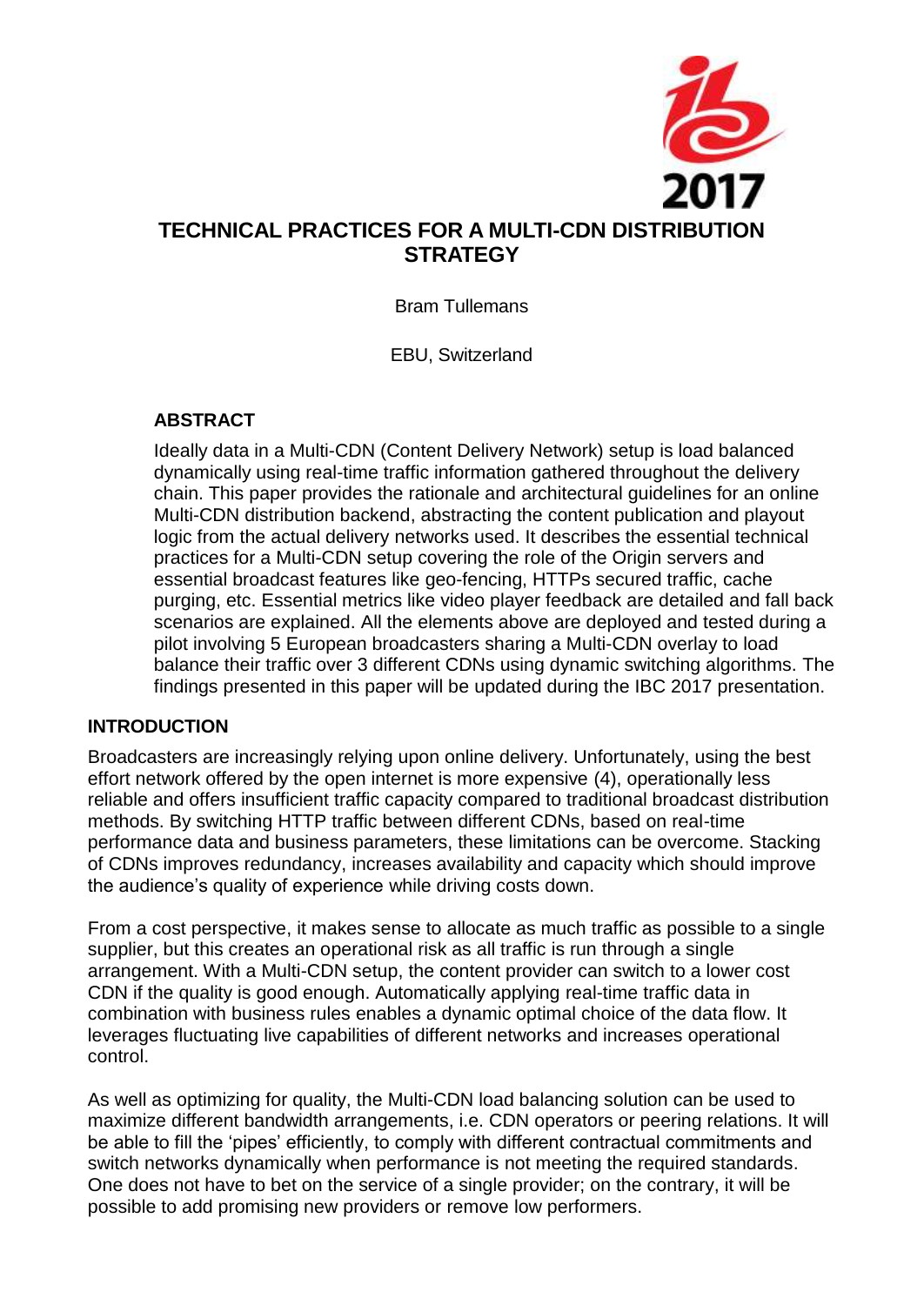

However, it is not all good news with this model, as the switching layer introduces new costs that can be substantial if it has to be operated by a single content provider. Also the upscaling from a single to Multi-CDN introduces extra complexities as roles and responsibilities get distributed over different organisational entities. The technical load balancing solution should provide the tools to manage this situation effectively. But it will also impact the choice of partners as potential competitors need to complement each other and cooperate in a single service to work on common solutions.

Recognizing these requirements for its Members, the EBU initiated a new Multi-CDN service, known as EBU Flow. It started in May 2017 as a pilot. It has two main objectives: to improve the quality of online delivery and to reduce the cost to the content providers (3). At the time of writing, the participating EBU Members are: RTÉ, VRT, RTBF, NPO and ERT.



Figure 1: EBU Flow Multi-CDN pilot setup.

The service is based on a strategy of using multiple CDNs in a single service to optimize data flows from the content provider to the audience. Interviews with EBU Members and engagement with the industry have shown a clear consensus that a Multi-CDN is necessary to meet the growing demand for video delivery regionally and in terms of throughputs.

# **ESSENTIALS OF A MULTI-CDN STRATEGY**

Using multiple CDNs in a single delivery environment is possible due to the fact broadcasters use HTTP streaming nowadays. This commoditization allows media content to be cached, played out and monitored in a similar fashion. Content providers can combine open CDNs with other arrangements, for example, their house CDN or peering relations. All available capacities and connection speeds in the delivery chain can be measured in near real time and this information can be taken into the load balancing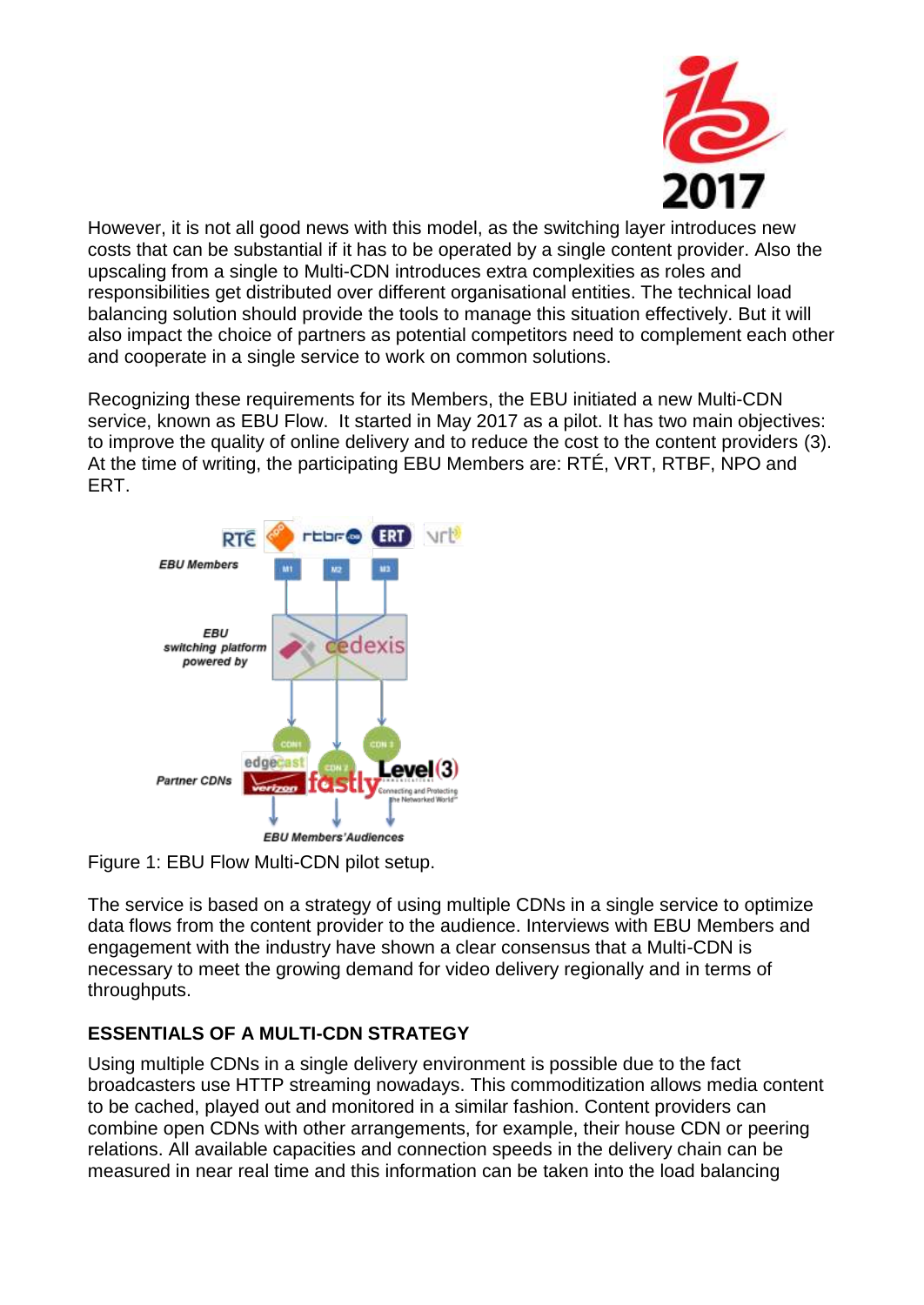

equation on their own terms. For example, it should only switch traffic to an open CDN when peering capacity is fully utilized.

In the most basic scenario, CDNs provide pure HTTP or HTTPs transport service for delivering GBs of video they collect from the Origin server to end users of the content provider. An API wrapper unifies the specific calls providing a single point of integration to engage with different CDNs. This allows for example to purge all caches in the different CDNs with a single call.

The CDN overlay technology itself is a switching layer to load balance traffic between different CDNs based on dynamic switching rules. A play request from an end user generates a call in the broadcasters' backend to this switching API server for a recommendation for the optimal CDN to use for the IP-address involved. The resolved redirect URL or URI path allows the media player to start buffering the content from the intended cache inside the CDN network.

#### **Load Balancing rules**

Before real time performance metrics can be applied efficiently one could only use static load balancing with fixed business rules to direct traffic based on volume, access ISP or specific capabilities of a network. Dynamic switching changes the game and allows performance metrics like Quality of Service (QoS) as measured by a network probe or by the media player itself to be used in a real time automated CDN recommendation. Combine this quality metric with the cost price for a network and the optimal choice of a CDN can also be the cheapest available choice (Figure 1).



Figure 2: Business rules for load balancing traffic over different CDNs use both static and dynamic data to optimise operational efficiency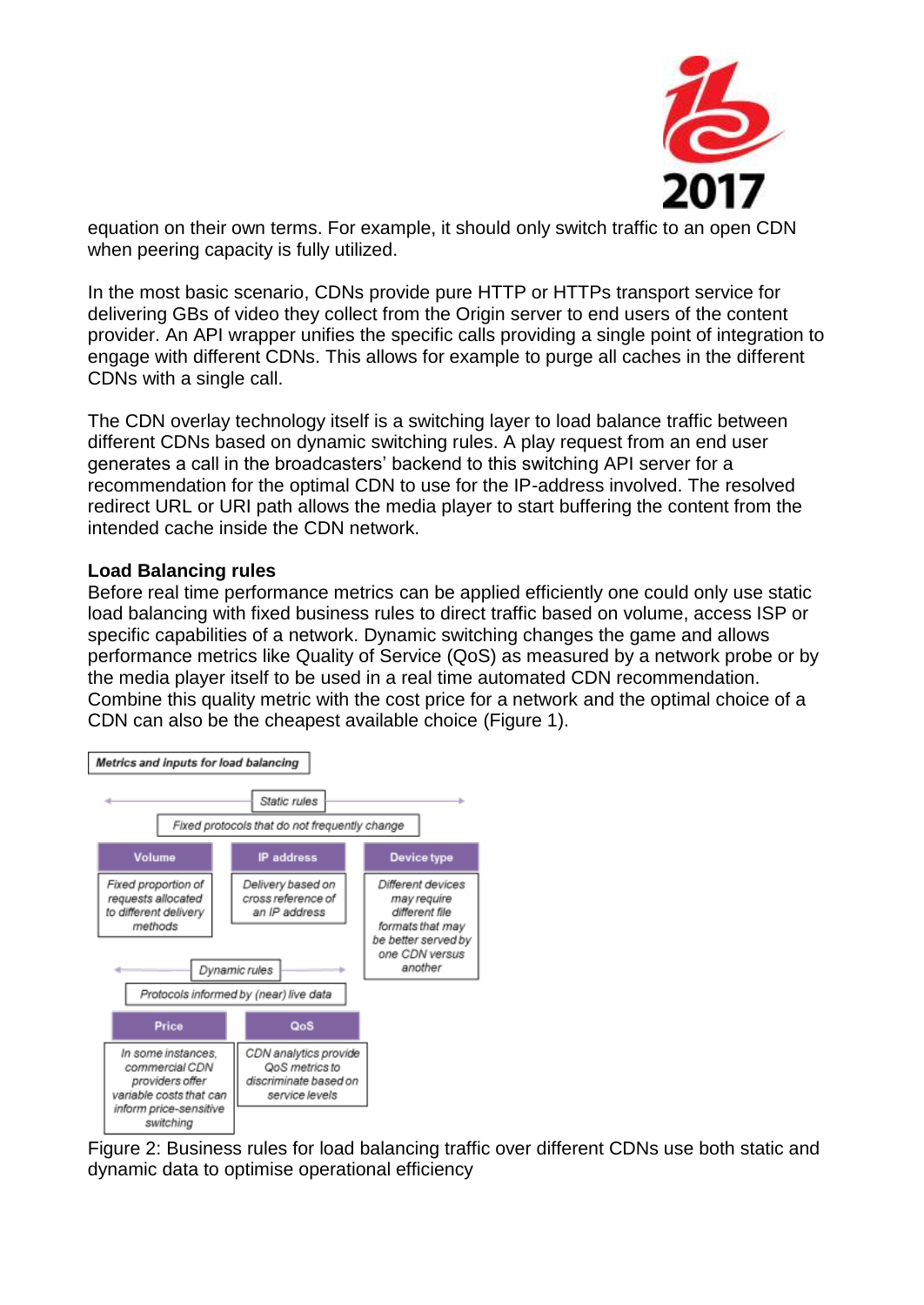

### **Redundancy**

The switching platform provides a redundant setup without a single point of failure. If one of the connected CDNs is not available the traffic will be automatically switched to the other. Pilot results of from May and June 2017 prove 100% availability as at all times there was at least one CDN available.

The risk the switching platform itself fails can be mitigated by creating back-up strategies either server- or player-side to fall back to one of the CDNs. To avoid overflowing in that mitigation scenario, the provided backup CDN list should be configurable to allow the resolve to be another CDN every time. The following logic can be applied in pseudo code:

- 1. New asset request by client X
- 2. Initiate timer
- 3. Request API for ordered list for client X
	- a. If timer exceeds 250ms
		- i. Issue default API object
	- b. Else
		- i. Issue retrieved API object
- 4. Media selection process takes API and builds URI paths for player
- 5. Manifest issued to player with chosen URI paths

Figure 2 is an illustration of the real time monitored throughput performance of different CDNs on basis of kbps throughput on 95th Percentile over time. The red dotted line represents a minimal required performance for a specific video to play without interruption. At peak time (red arrow) the load balancer would switch traffic to the brown CDN to avoid service interruption. But at most times, and this is confirmed by the pilot, more than one CDN can deliver better than minimally required allowing to switch traffic for commercial reasons to a specific CDN.



Figure 3: Switching platform selects automatically the best performing CDN of that moment for the targeted location. Illustration based on (1).

# **REAL TIME METRICS**

Google Maps provides a useful analogy to explain how real time metrics are applied in recommending the optimal route for the traffic. If one has to get somewhere, Google Maps will provide potential routes and calculate the time it would take to reach the destination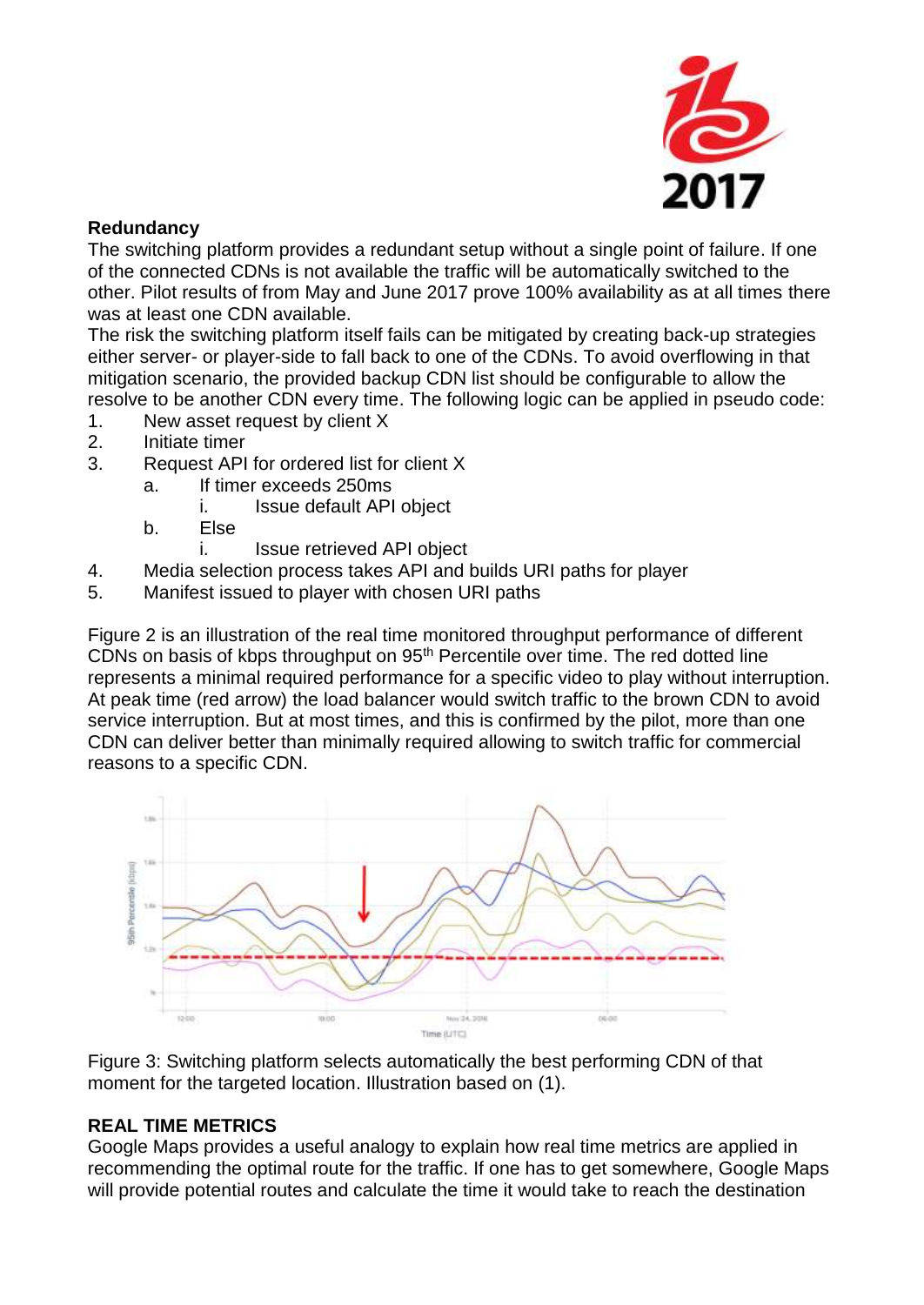

based on the anonymized travel times of other users. Google collects location data from the device, using it to calculate how much traffic congestion there is on a given route. If an alternative route becomes quicker this will change the recommendation to the end user.

Ideally in a Multi-CDN service the content provider collects connectivity performance data with respect to different content sources, such as different caches in CDNs, peering relations or from the origin server. Availability (response percentage on heartbeat request) and Throughput (actual speed of the network measured by pulling through a data object) are mostly used by the backend of the connected content provider and then be informed about the best performing location. The player will use this as a preference and the other CDNs as fall-back.

### **Quality of Experience**

The most promising approach is the measurement of the Quality of Experience (QoE) from the end user at a certain moment in time in a specific location. In this paper we use QoE metric proposals from Streaming Video Alliance (5) and the DASH Industry Forum 'DASH-IF (2)'. Basic data in this respect includes:

- Total Playing Time
- Video Start Failure
- Video Start Time
- Re-Buffering Ratio
- Bitrate

These basic QoE metrics can be deduced from captured data inside the media player. When events are trigged an analytics client data collector pushes reports to preprocessing servers to create data points which can be transformed into CDN recommendations. Media controller event handlers are not sufficient to use as a trigger to collect player properties but need to be complimented by a heartbeat measurement. In case the end user closes the browser the last available heartbeat registration can be used as an end situation by using the HTML5 'timeupdate' event to collect, for example every 10 seconds values representing the current user experience (6).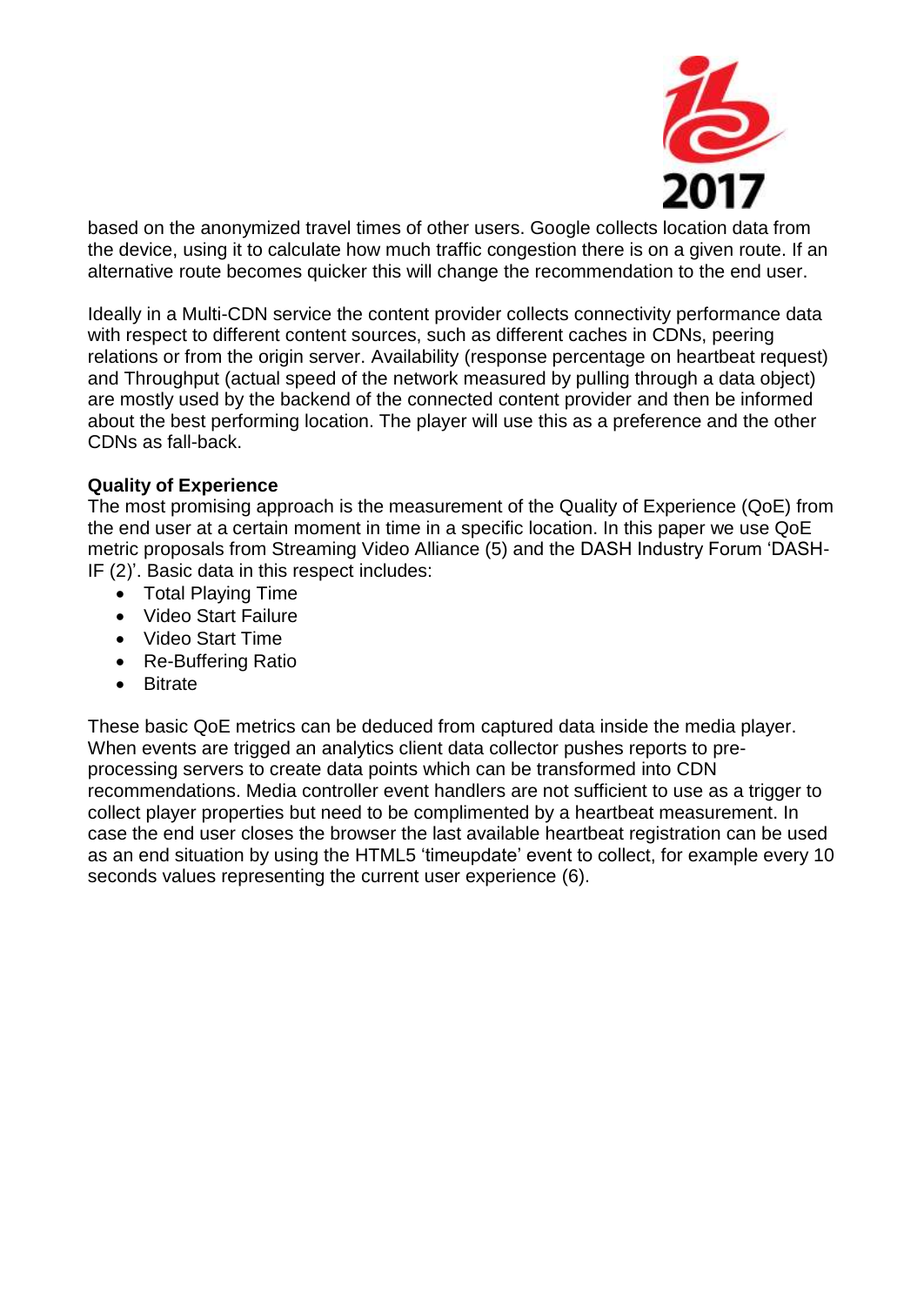



Figure 4: Example of mapping of basic HTML5 events to a playout sequence in a media. The trigger of different events during the playout session can be used to request player states or properties (6).

# **Event to QoE**

With an event from a media player a process is triggered to collect properties in the client at that moment of time. In Figure 3 the relevant events are mapped to the playout sequence. Collected information is stored server side and processed into data points that can be used in the Multi-CDN setup as QoE input (Figure 4). The discussed data points can be derived from player properties in the following matter:

1) *Total Playing Time* is the SUM of

- a) Deltas of playhead wallclock timings between triggered 'playing' and 'waiting' events.
- b) Deltas of playhead wallclock timings between triggered 'playing' and one of the intended interruption events 'pause', 'seeking' or 'stop' or the last available heartbeat 'playing' event registration.
- 2) *Video Start Up* Time is SUM of playhead wallclock timing deltas between 'play' and 'playing' events.
- 3) *Re-buffering Ratio*: SUM of
	- a) *Video Start Up Time.*

b) Deltas of playhead wallclock timings between trigged 'waiting' and 'playing' events TOTAL DIVIDED by *Total Playing Time.*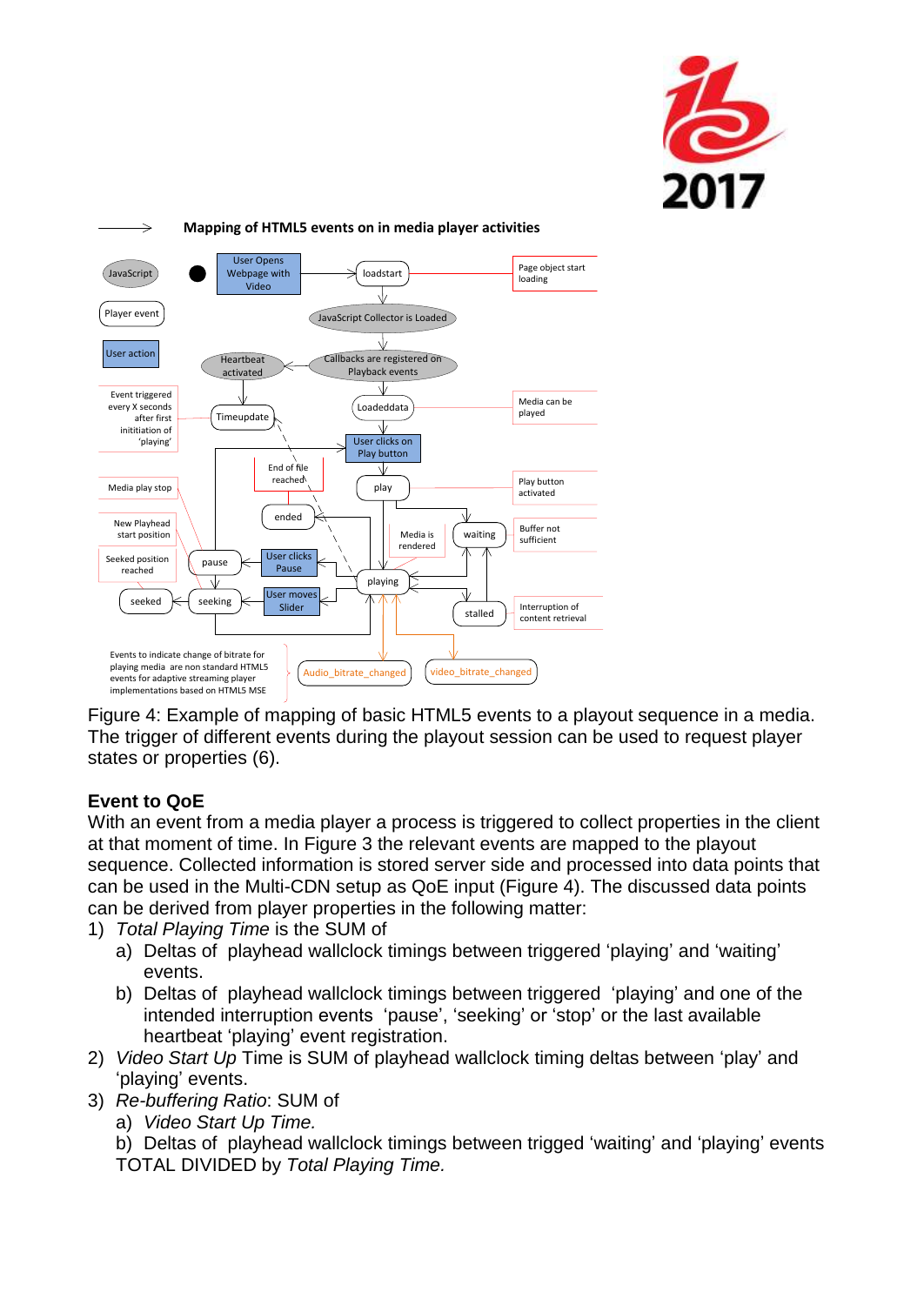

- 4) Video Start Failure can be deduced from triggered Error events between 'loadstart' and 'playing'.
- 5) *Bitrate*: This metadata is fixed for single file content but is a variable depending on the connection speed to the available caches when adaptive streaming formats like MPEG DASH or HLS are used. Adaptive streaming can be implemented in HTML5 environments with Media Source Extensions (7).
	- a) The original bitrate and encoded resolution need to be captured the first time 'playing' event is triggered for example by reading this technical metadata from the MPD when MPEG DASH.
	- b) Idem for all subsequent changes of playout media representations during the session including the relative positions of the playhead and corresponding wallclock timings.



Figure 5: Example of a data flow processing architectural overview to capture reports generated in the media player via HTML5 video object to the pre-processing of this information servers side into QoE data points. In near real-time these need to be processed into decisions of the Load Balancer in the Multi CDN setup.

#### **Data Processing**

Combining the metrics provided per IP-address a description of the achieved quality is collated. As per content provider the webpage/application is the same any differences in quality can be attributed to the delivery chain or playout devices used. Combining more sources allows filtering out noise of home networks and playout devices statistically. With enough data at hand a prediction model of which CDN delivers the best speed to a specific location at a specific time can be made.

When not enough player requests are available, additional information can be acquired from third parties reselling real-time performance metrics acquired by pulling objects through the network or implementing functionalities in the player to test the speed towards the different available CDNs.

From a privacy perspective, the data collection and processing can be compared with the approach of website analytics tools. A QoE evaluation is accompanied with a timestamp, IP-address, content-ID and identification of the playout CDN. The content ID and CDN identification is a combination of the URL applied after retrieval algorithm that can be requested through 'currentscrc' attribute of the media element as described in HTML5 MSE (7).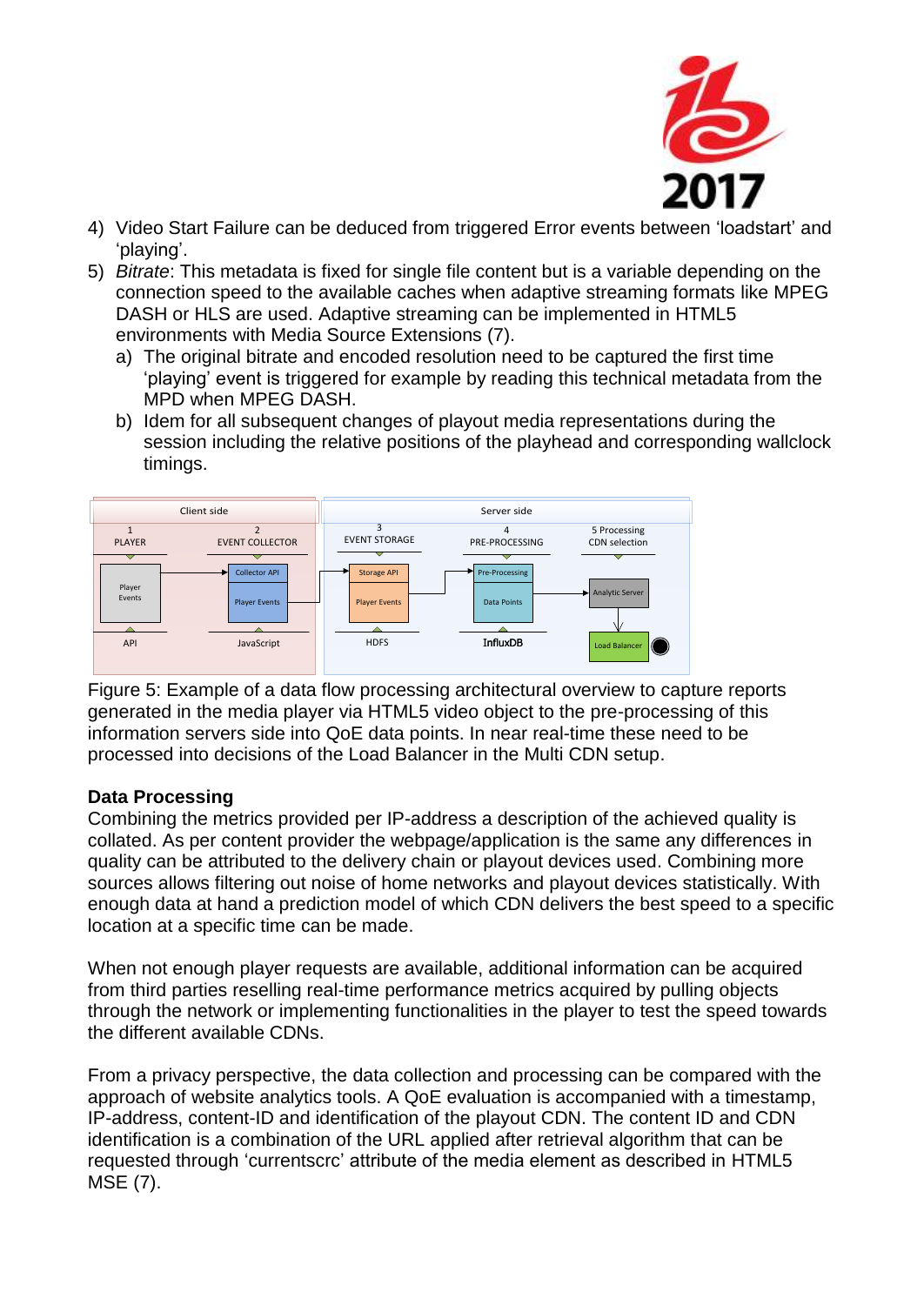

## **MULTI-CDN LOAD BALANCE ARCHITECTURE**

As described above there is a central role dedicated to the switching entity or Load Balancer. It aggregates from different sources as described above performance metrics from the end user media players and other probes in the network. This data is processed into performance recommendations of the different CDNs in different regions at this specific time. From the CDN the Load Balancer receives updates on how much data is used which can fuel in combination with the performance information a business rule that for example optimises the utilisation of the bandwidth capacity procured from the CDNs.



Figure 6: Example Multi-CDN architecture recognising the different essential components and the direction of the data flows.

### **CDN API Wrapper**

The Load Balancer should ideally perform the task of the API wrapper to centralise the communication with the CDNs. This allows not only to aggregate user reports and billing data but can also perform geo fencing and token authentication (if required). These functions are deployed differently and normally enforce the CDN specific implementations.

CDNs use different (versions) databases to check if player requests are from an area content may be played out and specific tokens exchange implementations to check if the media player is authentic. Both can be integrated in a single call from the player to the Load Balancer to check if the content can be played out or not by verifying the key and the IP-lookup. The Load Balancer is aware which CDN should be used and requests from the CDN API Wrapper to retrieve the playout URL from the CDN with the resolved token. This information is passed through to the media player. The CDN API Wrapper functionality is being monitored throughout the pilot to conclude if it is required.

Last but not least the CDN API Wrapper function should allow broadcasters to purge all caches in a single call. Whenever the rights management backend or Content Management System triggers an event that content cannot be published anymore, this should be carried out swiftly and thoroughly. Operationally it would be sub-optimal to have to delete publications from different CDN interfaces manually.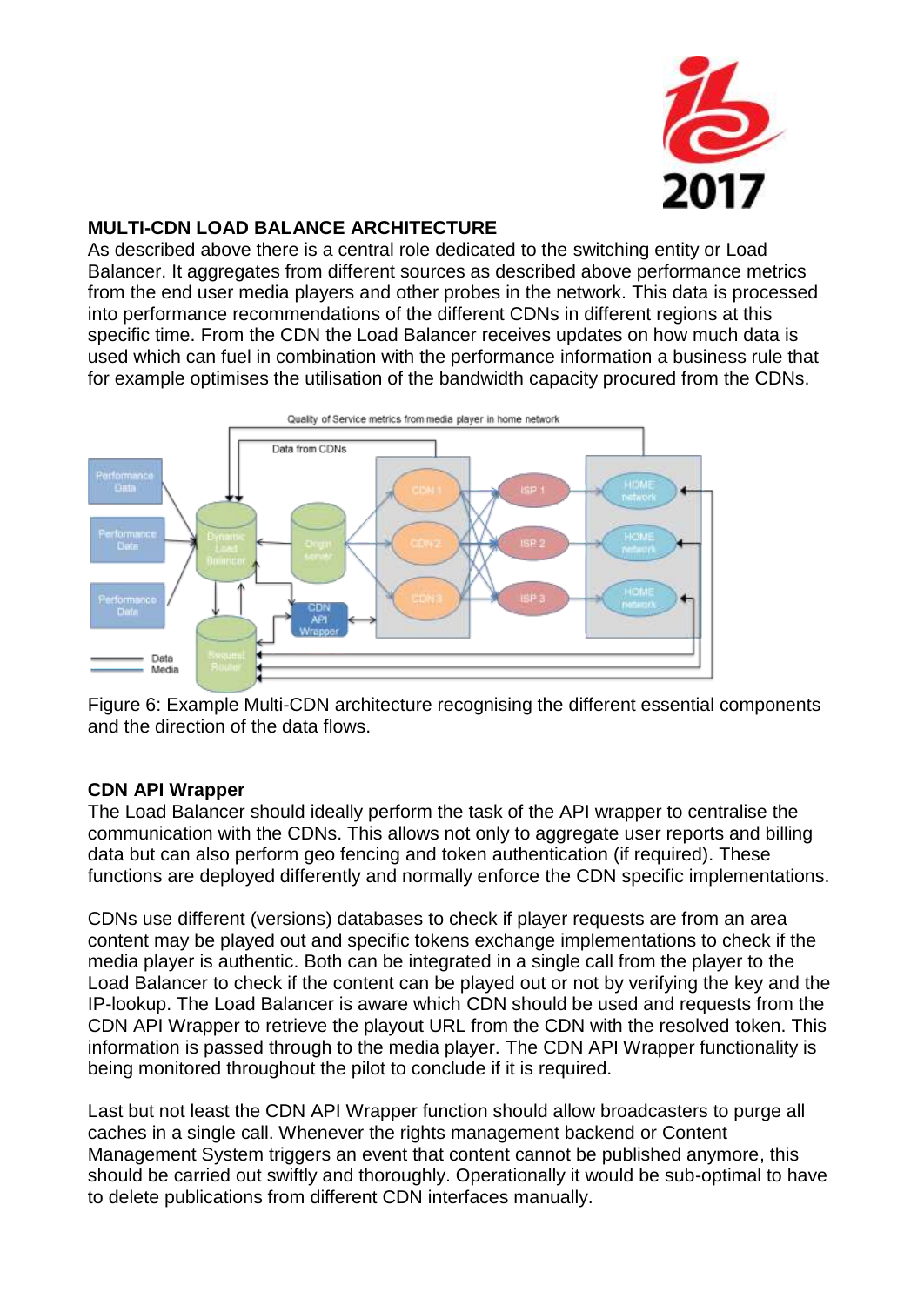

### **Request Router and HTTPs**

As the final act, the Load Balancer decides which is the preferred CDN for a specific end user call. The Request router performs the handshake with the video player object to communicate what the definite URL of the media file is directing it to one of the CDNs or private edges/caches in a hybrid CDN setup.

To enable HTTPs a single wildcard can be applied over different CDNs by creating a separate private key for every CDN and registering all relevant domains using the same naming convention, for example: <sub-brand>.<brand>.<domain name>. Performance wise it is recommended to use COM or ORG domains and not to host any other activities under the same domain name.

### **Role of the Origin**

In a Multi-CDN setup the Origin needs to be abstracted from the CDNs. The CDNs are white listed in the firewall protecting the Origin and can pick up data when it is not cached yet. Normally CDNs only cache content after a second end user request. Using more CDNs introduces extra traffic to the Edge servers of the live and on demand Origin setup. During the pilot 3 different mitigations of this traffic increase are tested. The first consists of simply upscaling the Edge capacity of the Origins to meet the additional traffic. The second involves changing the cache headers to enable the content to be available longer inside the CDN. Longer availability should reduce the amount of times semi-popular content needs to be picked up reducing the overall traffic to the Origin. The third option to tackle increased Origin traffic consists of creating an extra Origin inside the CDN for pre-caching the content. In any case it is recommended to have a double location redundant live and on-demand Origin setup.

### **CONCLUSION**

A Multi-CDN setup abstracts the publication plane from the delivery networks. The decision logic, if content can be played and which route the media should travel over the internet to reach its audiences is a decision taken by the Load Balancer. This allows the content provider to use business rules and automatically deduce on basis of network performance, end user experience, publication rights and contractual arrangements with distribution partners what the optimal response is to a player request from a specific location at a specific time. With these proven technical practices for a Multi-CDN deployment broadcasters can gain more operational control over their online distribution strategy.

### **REFERENCES**

- 1. Cedexis, 2017. *How to Evaluate and Implement a Multi-CDN Strategy*. Available from: [http://go.cedexis.com/Implementing-Multi-CDN.html.](http://go.cedexis.com/Implementing-Multi-CDN.html) (Accessed on 01-05- 2017).
- 2. DASH-IF, 7-10-2016. *DASH-IF position Paper: Proposed QoE Media Metrics standardization for segmented media playback.* Available from: [http://dashif.org/wp](http://dashif.org/wp-content/uploads/2016/10/ProposedMediaMetricsforSegmentedMediaDelivery-r12.pdf)[content/uploads/2016/10/ProposedMediaMetricsforSegmentedMediaDelivery](http://dashif.org/wp-content/uploads/2016/10/ProposedMediaMetricsforSegmentedMediaDelivery-r12.pdf)[r12.pdf](http://dashif.org/wp-content/uploads/2016/10/ProposedMediaMetricsforSegmentedMediaDelivery-r12.pdf) (Accessed on 01-05-2017).